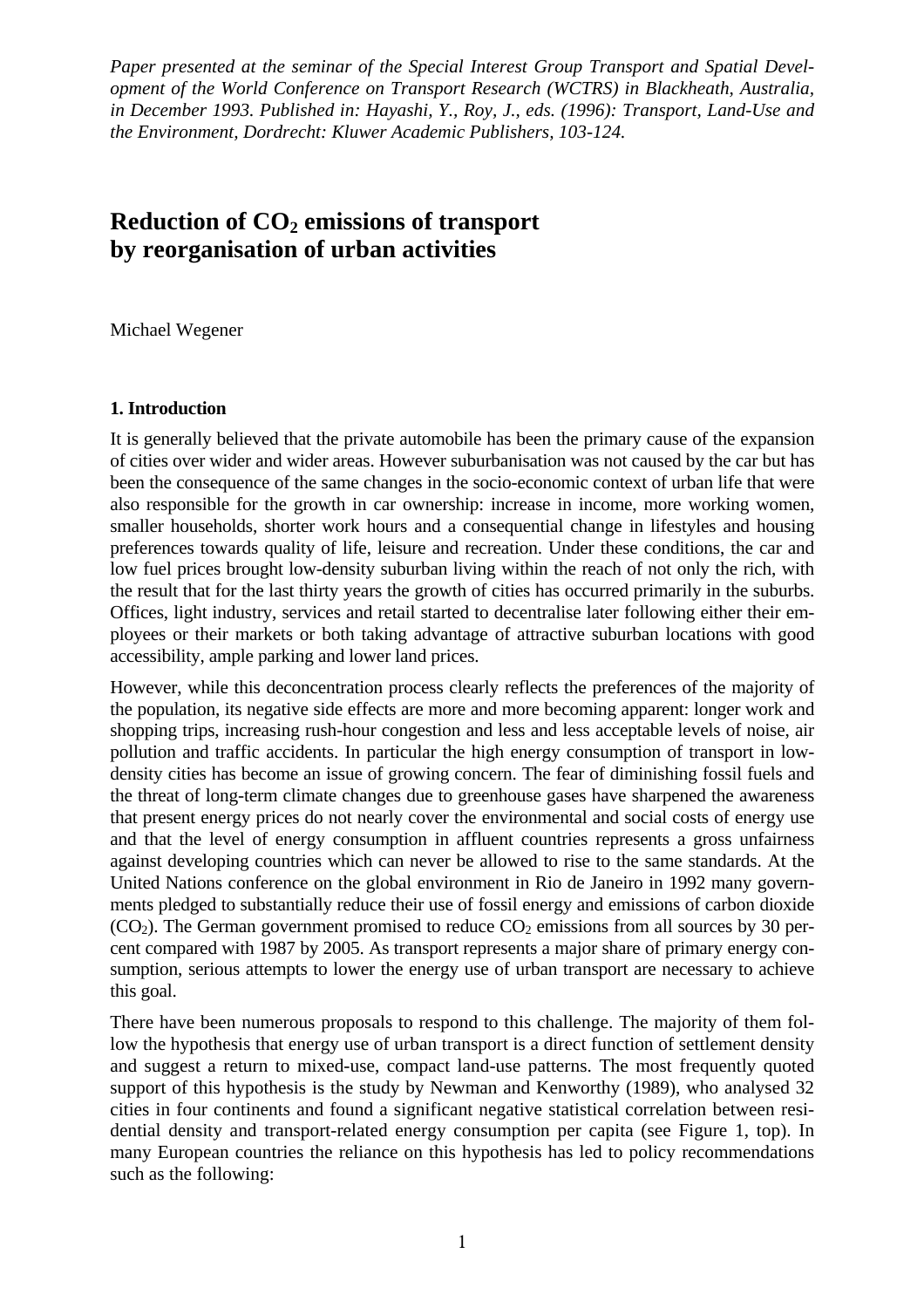

Fig. 1. Petrol use v. urban density (top) and petrol price (bottom), 1980. Source: Newman and Kenworthy (1989)

*"[Local governments are advised] to apply a policy of short distances which reduces the length of trips between residences, workplaces and public and private facilities in order to avoid car traffic and increases the attractiveness of public transport, cycling and walking."*

German Council of Cities: Ten Points to Improve Urban Transport (1989)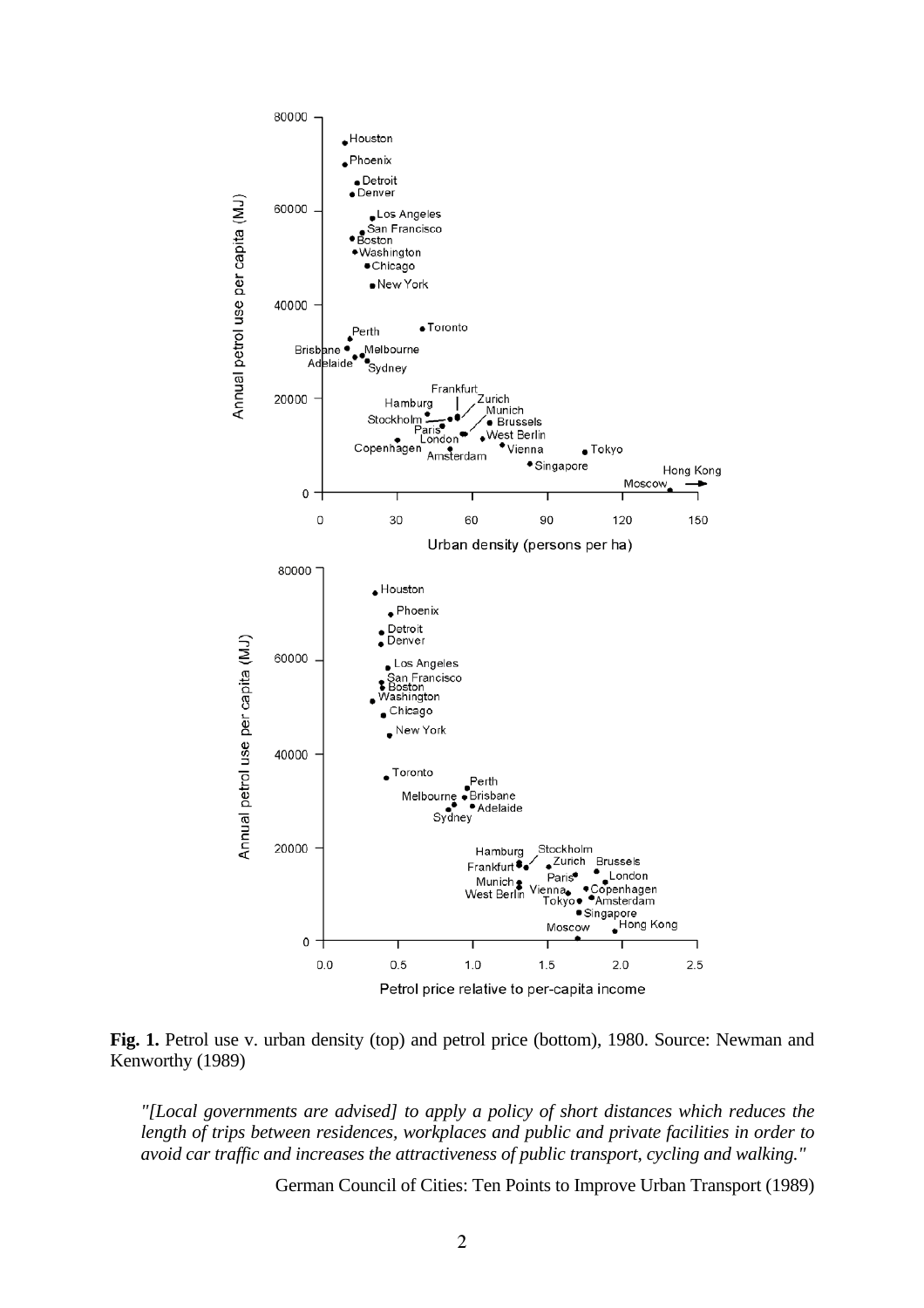*"The first fundament of sustainable mobility is a policy of concentrated development of residential and industrial areas and public facilities. In a concentrated spatial structure the distances to be travelled are shortest; the fastest transport mode is the bicycle, and good public transport can be provided."*

# Fourth Note (Extra) on Spatial Development in the Netherlands (1990)

*"The strict zoning policies of the past decades which have led to the separation of land use and the subsequent development of extensive residential suburbs have in turn stimulated commuter traffic, which is at the heart of many of the environmental problems currently facing urban areas. We therefore need a fundamental review of the principles on which town planning practice has been based. Strategies which emphasize mixed use and denser development are more likely to result in people living closer to work places and the services they require for everyday life. The car can then become an option rather than a necessity."*

Green Paper on the Urban Environment of the European Communities (1990)

The problem with these policy prescriptions is that there has been no evidence so far that under today's conditions, i.e. with an unconstrained transport market and present travel costs, a return to higher densities would lead to a reduction of energy consumption of urban transport. In fact there have been several studies contradicting this hypothesis:

- Rickaby (1987) found by model simulations that 'decentralised concentration' (urban areas with medium-sized secondary centres) is the most energy-efficient settlement structure.
- Banister (1992) showed that petrol consumption per capita in England declines with city size, but is higher in London than in other large cities.
- Breheny (1995) demonstrated that, if the population of England and Wales had *not* suburbanised between 1961 and 1991, total energy savings would have been less than three percent.

Moreover, even the data presented by Newman and Kenworthy can be interpreted in a different way which sheds doubt on the simple relationship between density and energy use. For instance, if one plots transport energy consumption not against urban density but against the petrol price data contained in the study, one finds the same, but even stronger, inverse relationship. In Figure 1 (bottom) annual petrol use per capita is plotted against petrol price relative to per-capita income, where 1.0 indicates the average relative petrol price of all 32 cities. Now it becomes plausible why petrol consumption in Australian cities is much lower than in cities of the United States, although Australian cities are no less dispersed than cities in the United States: because petrol is twice as expensive in Australia. One might hypothesise that urban density is only an intermediate variable and that the real cause behind a high level of transport energy consumption is the availability of cheap transport energy.

More evidence questioning the importance of urban density as a determinant of transport energy consumption is contained in Breheny (1992). However, beyond that doubt there is not much agreement about what the energy-efficient city of the 21st century should look like. The situation is characterised by Schmitz (1991):

*"A settlement structure which is 'ideal' with respect to transport is not known today. Planning paradigms such as small-scale mixed land use, promotion of inner cities through higher densities, decentralised concentration and development axes in regional planning or the development of balanced functional urban regions still have the character of catchwords. They require first to be specified in more concrete terms and second to be assessed with respect to their efficiency and feasibility."*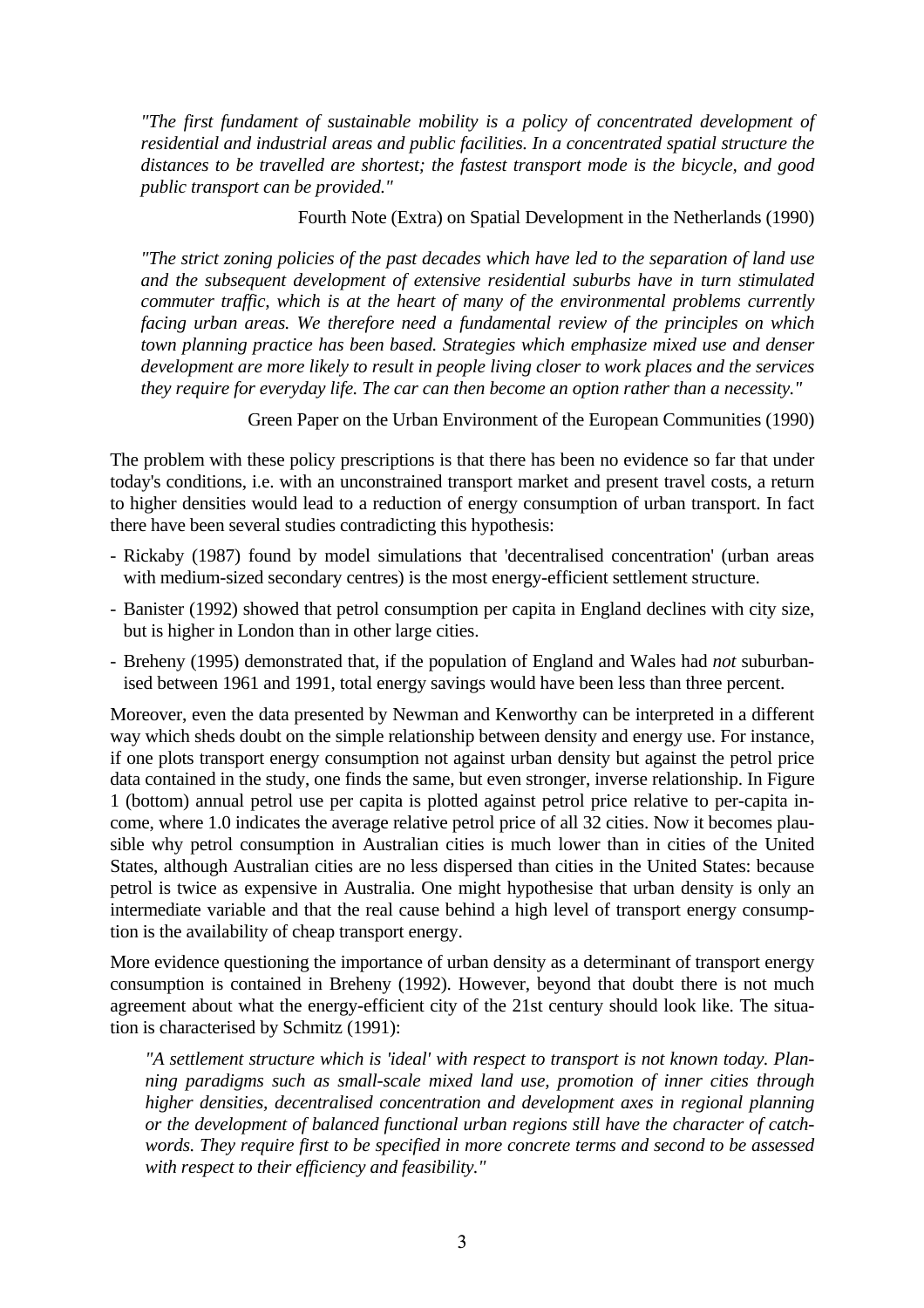In this situation computer simulation models of urban land use and transport may have a new role to play. There is a long history of ambitious efforts to introduce computer simulation techniques into planning since the appearance of the first digital computers in the late 1950s. However, with very few exceptions none of these models has made a permanent impact on the practice of planning and only few of them have survived as research tools in university departments (see Wegener, 1994). Today the environmental debate poses questions which are not likely to be handled by incrementalist, piecemeal approaches but require a fundamental review of the way cities are organised. This requires once again a comprehensive view of cities as complex systems. However, this time the models will not be used, as previously, to forecast the direction of urban *growth*, but to guide the spatial *reorganisation* of metropolitan areas towards environmental sustainability.

## **2. Do we need to rebuild Dortmund?**

This chapter reports on a project in which a land-use transport model was used to explore the impacts of strategies to reduce transport-related  $CO<sub>2</sub>$  emissions by transport demand management in the metropolitan area of Dortmund in Germany.

## **2.1 The study area**

The study area was the metropolitan area of Dortmund in Germany. Dortmund (population 615,000) is the most eastern of the cities of the Ruhr Area, the largest industrial region in Germany. It used to be one of the major centres of coal mining and steel manufacturing in Germany, but with the decline of the mining and steel industries it has been reduced to being the administrative, service and retail centre for a large metropolitan area (see Figure 2).



**Fig. 2.** The metropolitan area of Dortmund

The region represented in the model is the commuter catchment area of Dortmund containing Dortmund itself and eighteen neighbouring communities. The region is relatively compact; most of its settlements lie within the 30-minute travel-time isochrone by car from central Dortmund.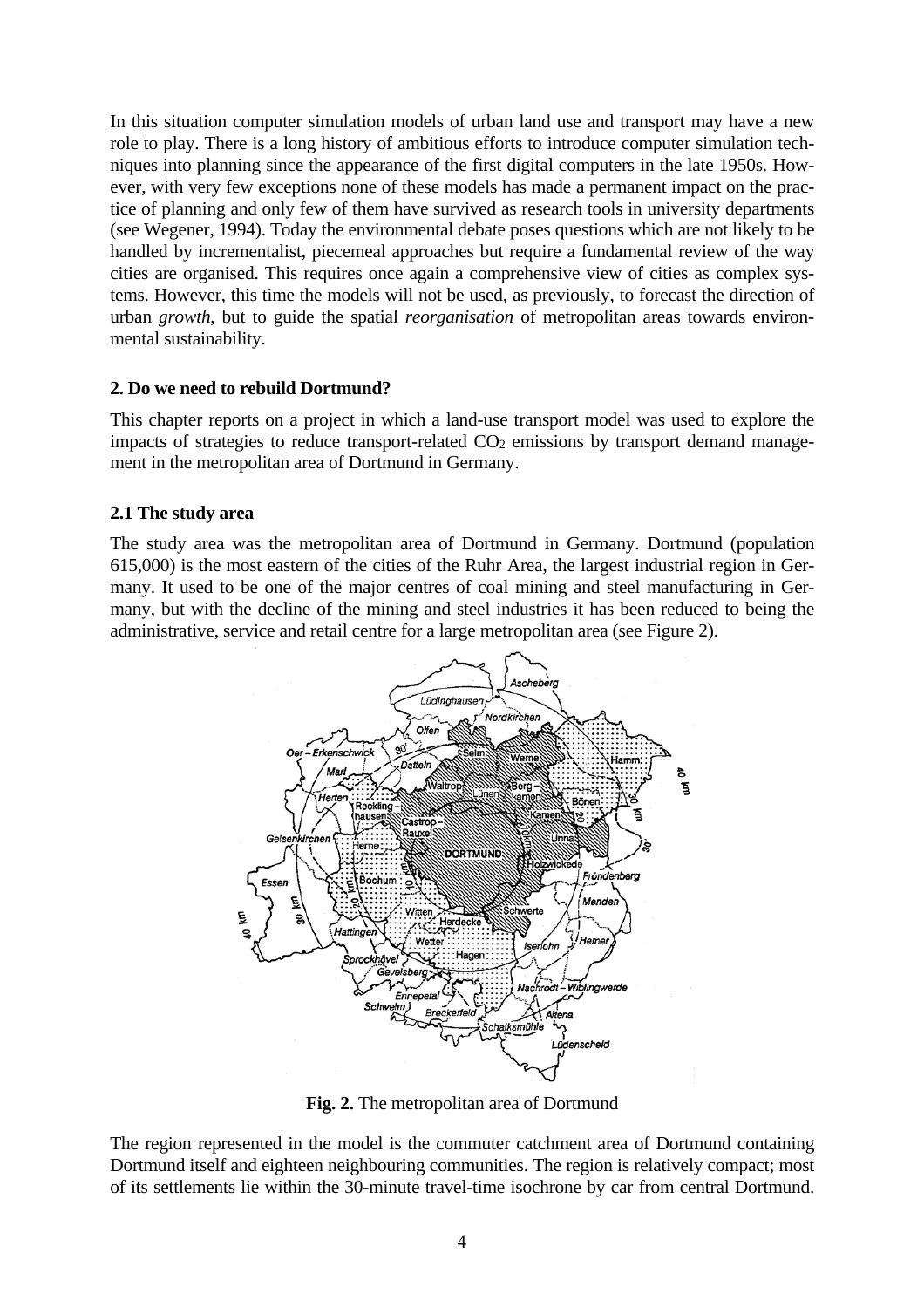The municipalities in the hatched area are exclusively oriented towards Dortmund; the dotted areas are larger self-contained cities or communities oriented towards more than one centre. The study area has a population of approximately 2.3 million.

# **2.2 The model**

The Dortmund model is a model of intraregional location and mobility decisions in a metropolitan area (Wegener, 1983; 1985; 1996). It receives its spatial dimension by the subdivision of the study area in thirty *zones* connected with each other by transport networks containing the most important links of the public transport and road networks coded as an integrated, multimodal network including walking and cycling and all past and future network changes. It receives its *temporal* dimension by the subdivision of time into fifteen time periods of three years' duration.

Figure 3 is a schematic diagram of the major subsystems considered in the model and the interactions between them and of the most important policy instruments. The four square boxes in the corners of the diagram show the major stock variables of the model: *population*, *employment*, *residential buildings* (housing) and *non-residential buildings* (industrial and commercial workplaces and public facilities).



**Fig. 3.** Major subsystems of the Dortmund model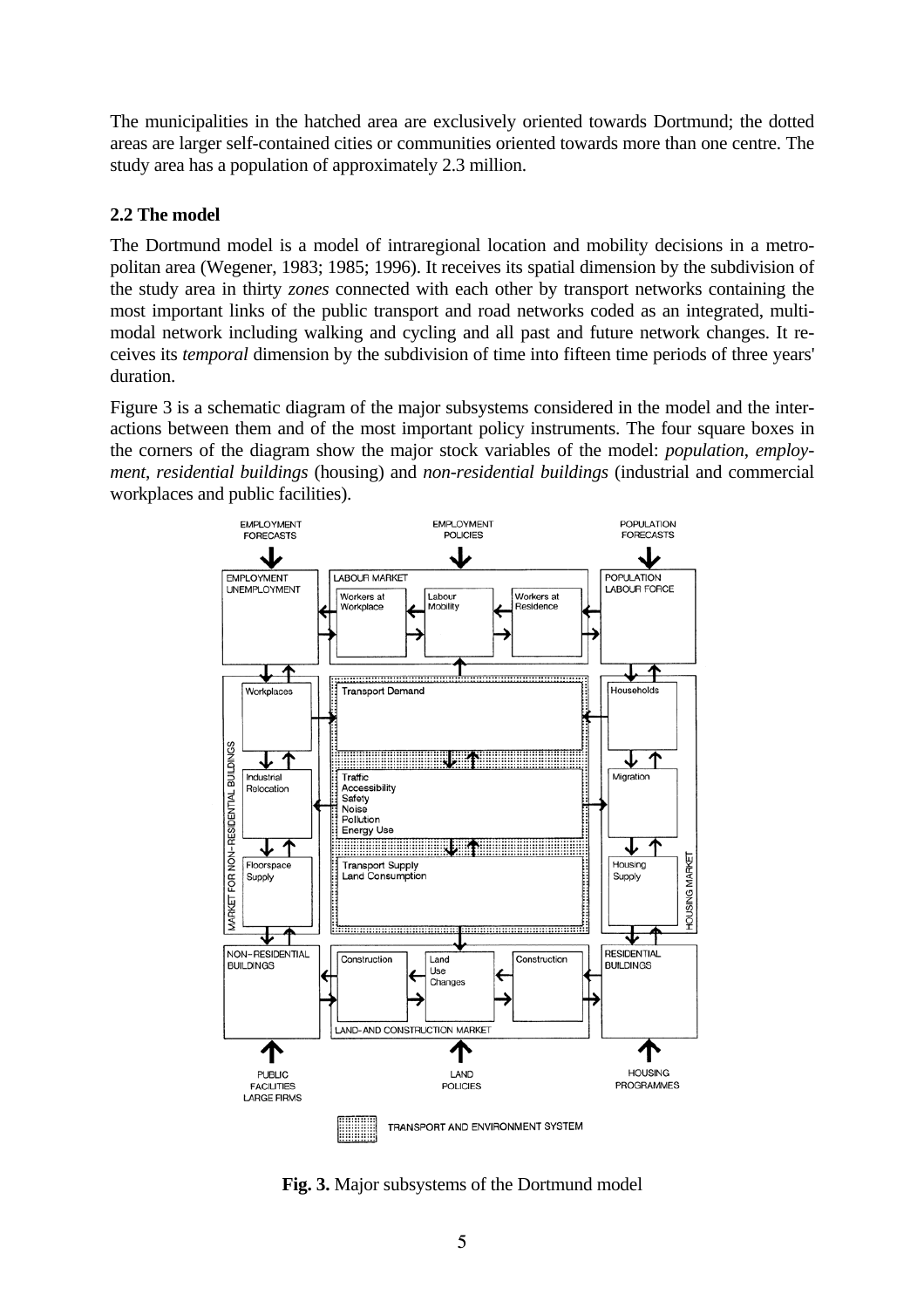The actors representing these stocks are *individuals or households*, *workers*, *housing investors* and *firms*. These actors interact on five *submarkets* of urban development. The submarkets and the market transactions occurring on them are:

- the *labour market*: new jobs and redundancies,
- the *market for non-residential buildings*: new firms and firm relocations,
- the *housing market*: immigration, outmigration, new households and moves,
- the *land and construction market*: changes of land use through new construction, modernisation or demolition.
- the *transport market*: trips and their consequences: changes of accessibility, road accidents, traffic noise, air pollution and energy use.

For each submarket, the diagram shows supply and demand and the resulting market transactions. Choice in the submarkets is constrained by supply (jobs, vacant industrial or commercial floorspace, vacant housing, vacant land, network capacity) and guided by attractiveness, which in general terms is an actor-specific aggregate of *quality* and *price*. The large arrows in the diagram indicate exogenous inputs: these are either *forecasts* of regional employment and population subject to long-term economic and demographic trends or *policies* in the fields of industrial development, housing, public facilities and transport.

With this model structure the Dortmund model is one of the few operational urban models in which the two-way interaction between land use and transport in urban areas is explicitly modelled (Webster et al, 1988; Wegener, 1994). Figure 4 summarises these interactions: The distribution of *land uses*, such as residential, industrial or commercial determines the location of households and firms and so of human *activities* such as living, working, shopping, education or leisure. The distribution of *activities* requires spatial interactions or trips to overcome the distance between them. These trips occur in the *transport system* in a sequence of choices: decisions to own a car, to make a trip and to select destination, mode and route. These decisions result in flows in the networks and congestion and increases in travel times, distances and costs. Travel times, distances and costs create opportunities for spatial interactions and can be measured as *accessibility*. The distribution of *accessibility* in space, together with other attractiveness indicators, determines location decisions of investors and so results in new construction, modernisation or demolition, i.e. changes to the *land-use* system, which in turn determine the location decision of users and hence the location of activities.



**Fig. 4.** The 'land-use transport feedback cycle'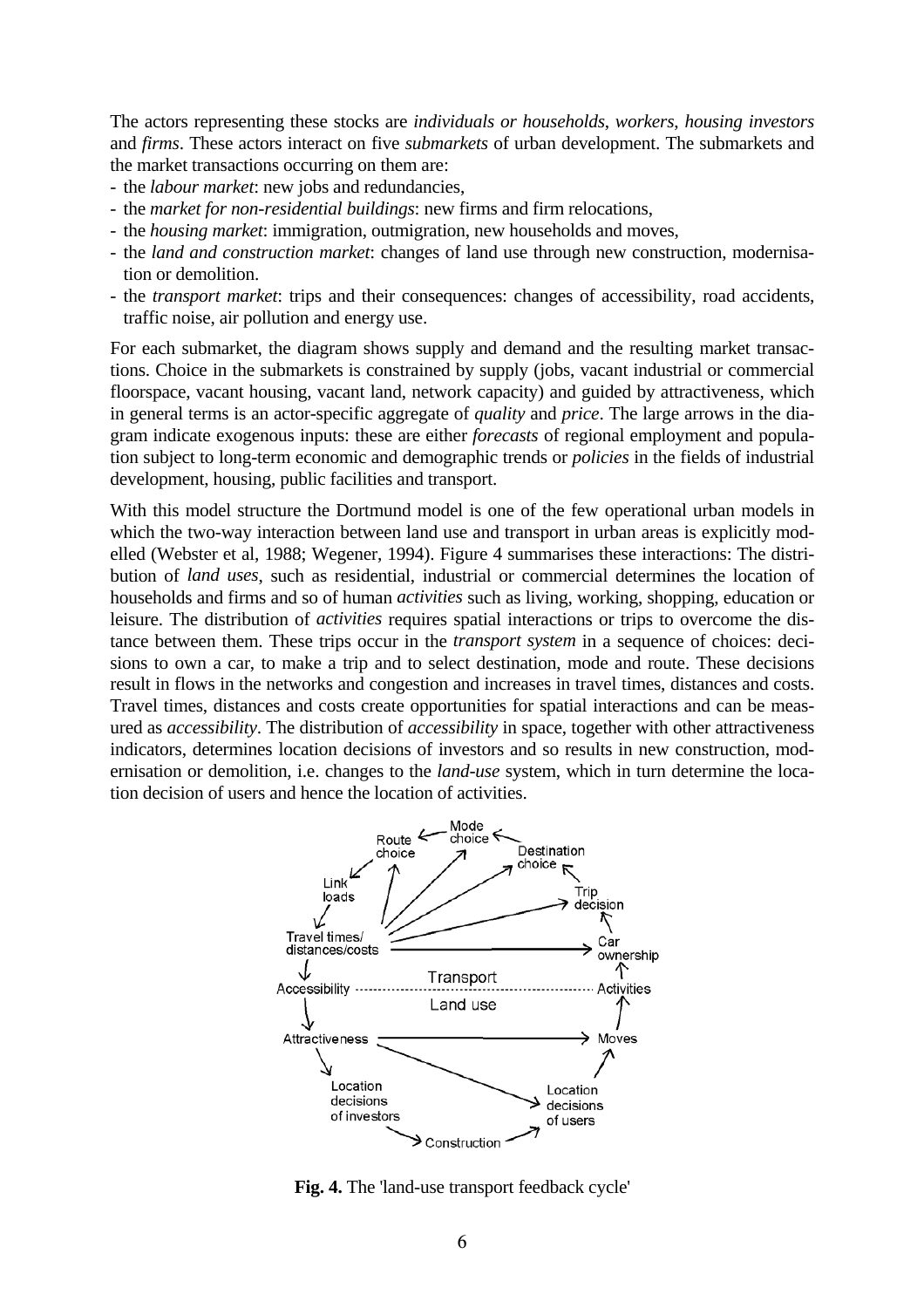Figure 5 portrays the same interrelationships in a format proposed by Brotchie (1984). The 'Brotchie Triangle' represents the universe of possible constellations of spatial interaction and spatial structure in an urban area. Spatial structure is represented on the horizontal axis as spatial dispersal (for instance, mean travel distance of employment from the centre of the region), spatial interaction on the vertical axis as some measure of total travel such as mean travel distance to work.

Any city will lie between three hypothetical points in the diagram: point A represents a situation in which all jobs are at the centre, i.e. dispersal is zero. Both points B and C represent regions in which all jobs are as dispersed as the population. Point B represents a situation in which workers choose their residence without regard of distance, point C a situation in which they walk to work. The model answers the question in which direction the real city, point D, will shift: a shift up or down indicates reorganisation or *moves*, a shift to the left or right indicates *construction*, or rebuilding the city.



**Fig. 5.** The 'Brotchie Triangle'. Source: Brotchie, 1984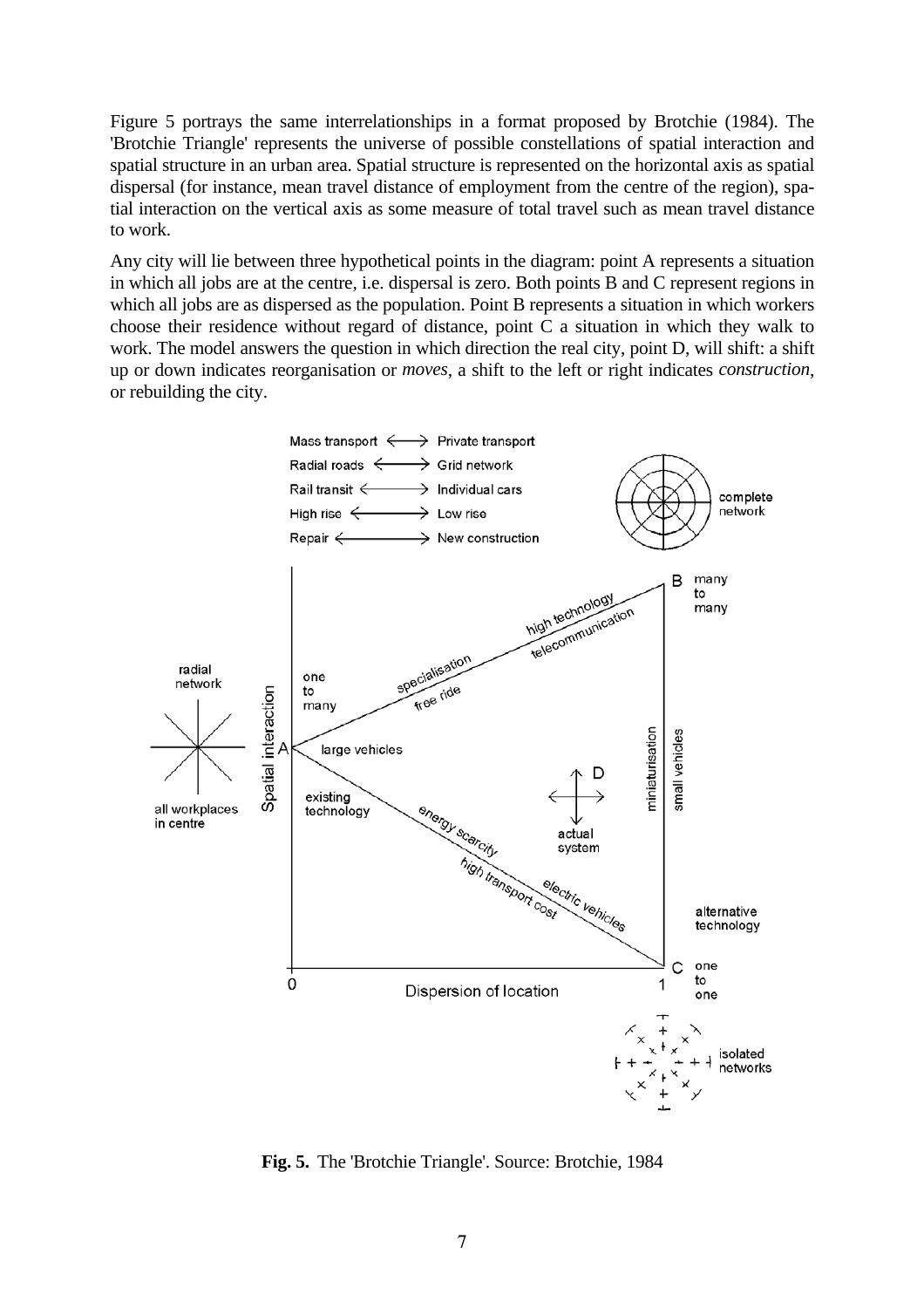#### **2.3 The scenarios**

Three types of scenarios were simulated: scenarios of travel cost changes, scenarios of travel speed changes, and scenarios in which changes of both travel costs and travel speeds were combined. Table 1 shows the list of scenarios and their specification. The first two groups of scenarios are similar to the policy tests conducted by the International Study Group on Land-Use Transport Interaction (ISGLUTI) (Webster et al, 1988); the combination scenarios go beyond ISGLUTI. Scenarios 30 and 40 were defined differently from their ISGLUTI counterparts. In Scenario 30 a much faster increase of petrol price was assumed (all price increases include inflation), but the scenario was made more realistic by assuming that car manufacturers would respond to significant increases of fuel price by offering more energy-efficient cars. In Scenario 40 public transport was not only made faster but also having more trains and busses to accommodate additional ridership.

| Scenario                      | <i>Specification</i>                                                                                                                             |  |
|-------------------------------|--------------------------------------------------------------------------------------------------------------------------------------------------|--|
| <i>Base scenario:</i>         |                                                                                                                                                  |  |
| 00                            | Base scenario.                                                                                                                                   |  |
| <i>Travel cost scenarios:</i> |                                                                                                                                                  |  |
| 30                            | Increase petrol price incrementally to 12 DM/l by 2015 and reduce average<br>petrol consumption of cars incrementally to 5 l per 100 km by 2015. |  |
| 32                            | Increase inner-city parking charges incrementally, after 2000 quintupled.                                                                        |  |
| 33                            | Reduce public transport fares incrementally, after 2000 free.                                                                                    |  |
| 35                            | Increase public transport fares incrementally, after 2000 doubled.                                                                               |  |
| 37                            | Increase all transport costs incrementally, after 2000 doubled.                                                                                  |  |
| Travel speed scenarios:       |                                                                                                                                                  |  |
| 40                            | Make public transport faster $(25\%)$ and reduce headways $(50\%)$ and make<br>cars slower $(40\%)$ .                                            |  |
| 46                            | Make public transport and cars faster (25 %).                                                                                                    |  |
| 47                            | Make public transport and cars slower (40 %).                                                                                                    |  |
| <i>Combination scenarios:</i> |                                                                                                                                                  |  |
| 53                            | 'Promotion of public transport': scenarios 30+32+40.                                                                                             |  |
| 54                            | 'Reduction of mobility': scenarios 30+32+35+47.                                                                                                  |  |

|  | <b>Table 1. Scenarios</b> |
|--|---------------------------|
|--|---------------------------|

The results of the simulations are summarised in Figures 6 to 8. In each of them the evolution of the urban system between 1970 and 2015 is represented by trajectories of one variable for each of the simulated scenarios. Until the mid-1990s, all scenarios coincide because the policies specified in Table 1 are introduced after 1993; this serves to visualise the development in the past. The trajectory of each scenario is indicated by its number as in Table 1; Scenario 00 is the 'base scenario' defined as the trend scenario without policy changes.

Figure 6 (top) shows the effect of the various policies on average trip length. It can be seen that in the base scenario average trip length increases from 8 to 13 kilometres between 1970 and 2015, and that policies to reduce travel cost (Scenario 33) or increase travel speed (Scenario 46) result in longer trips. Increasing travel costs (Scenarios 30, 37) and making travel slower (Scenarios 40, 47) result in shorter trips, but this effect is diluted after 2000 by growing affluence and greater fuel efficiency of cars. The reduction effect is strongest in the combination scenario which penalises mobility altogether (Scenario 54), whereas in the combi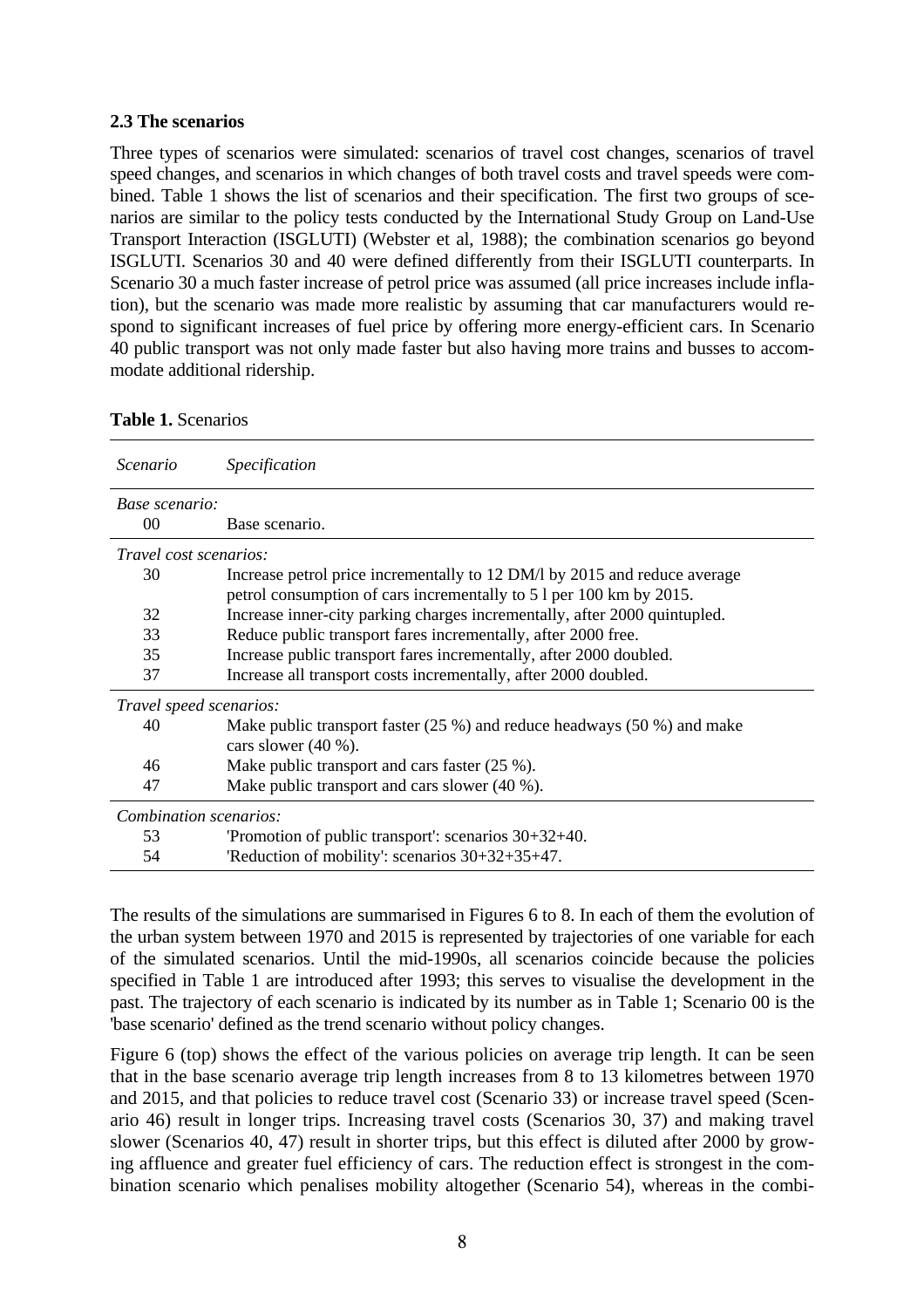nation scenario which promotes public transport (Scenario 53) the loss of mobility is much smaller. Figure 6 (bottom) shows that the impact of the combined policies is even stronger if only car travel is considered. Here Scenario 53 shows its superiority because it results in a much stronger reduction of car-km travelled than Scenario 54, in which no attractive travel alternatives by public transport exist. Indeed the total distance travelled by car in the region is more than halved in Scenario 53.



**Fig. 6.** Mean trip length (top) and car-km per capita per day (bottom)

Figure 7 (top) shows that this is due to the substantial modal shift occurring in the region in that scenario. It can be seen that public transport has declined from 30 percent of all trips in 1970 to less than 20 percent today. One can see that neither massive investment in public transport at the expense of car traffic (Scenario 40) nor making public transport free (Scenario 33) will result in substantial increases in ridership. Nor will an increase in the out-of-pocket cost of car travel (Scenario 30) help to revitalise public transport; in combination with increased fares (Scenario 54) it will even discourage public transport use. However, if the improvement of public transport is combined with monetary disincentives to car travel (Scenario 53), the effect is a dramatic rise in public transport use to over forty percent of all trips.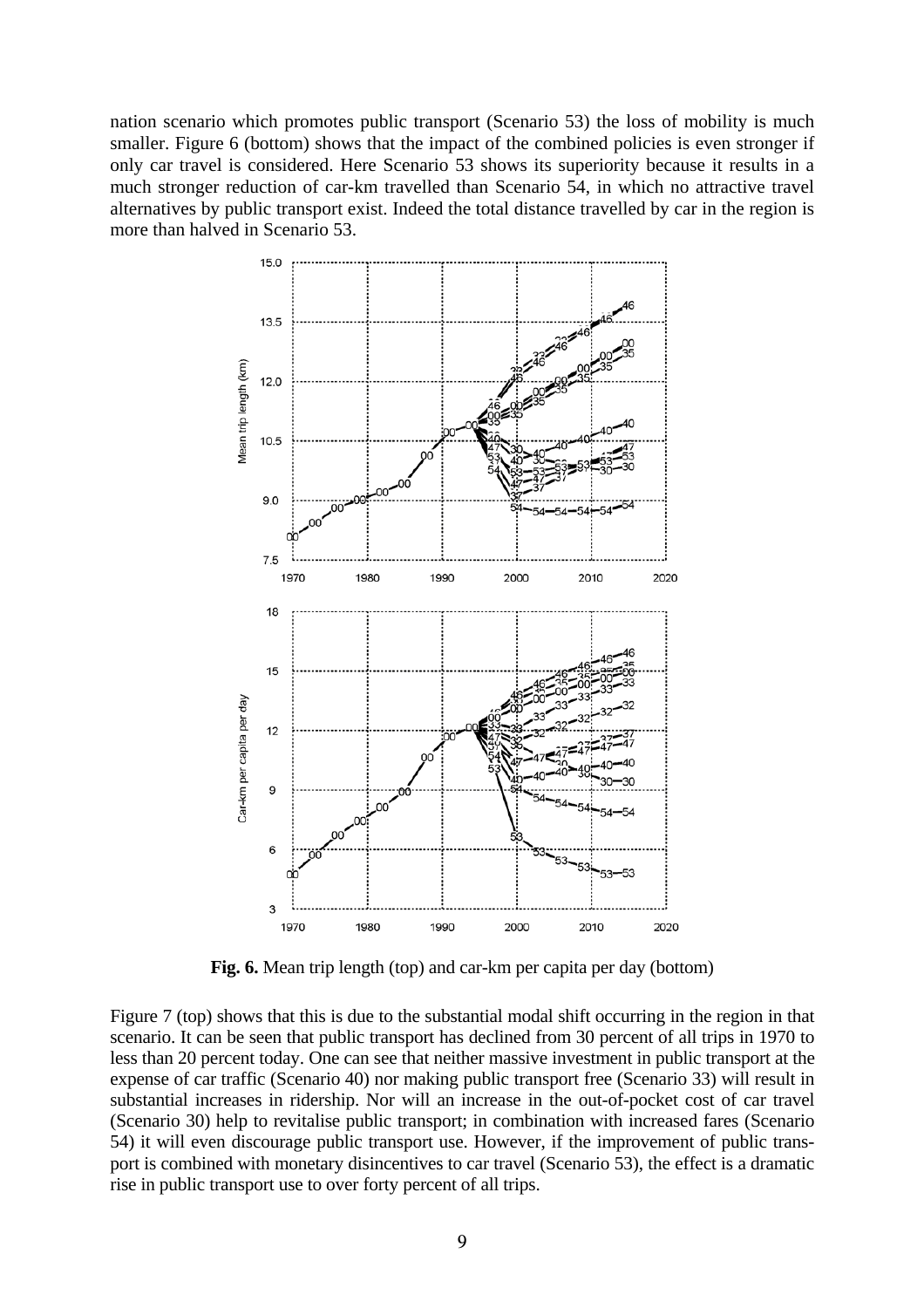All this translates into significant savings in energy use and  $CO<sub>2</sub>$  emissions as shown in Figure 7 (bottom). The diagram shows the savings in energy use and  $CO<sub>2</sub>$  emissions by all transport, including the additional busses and trains necessary for the growing number of passengers. Despite the growth in car ownership and travel distances,  $CO<sub>2</sub>$  emissions per capita are likely to decrease after 2000 because of greater energy efficiency of cars. However, without intervention the goal to reduce  $CO<sub>2</sub>$  emissions by 30 percent compared with 1987 cannot be achieved. None of the policies meets this target except those in which car travel is made significantly more expensive. Of these Scenario 53 implies the smallest sacrifice in mobility.



**Fig. 7.** Percent public transport (top) and CO<sub>2</sub> emissions of transport (bottom)

How much of this effect is due to changes in land use rather than travel behaviour? Figure 8 gives some idea. The top diagram shows the 'Brotchie Triangle' of the Dortmund region between 1970 and 2015. It is apparent how the region is drifting apart in the base scenario both in terms of workplaces and residences. The lower diagram is a blow-up of the highlighted area in the top diagram with the trajectories of the other ten scenarios added. The vertical lines at right indicate the line B-C of the Brotchie Triangle, i.e. dispersion of population.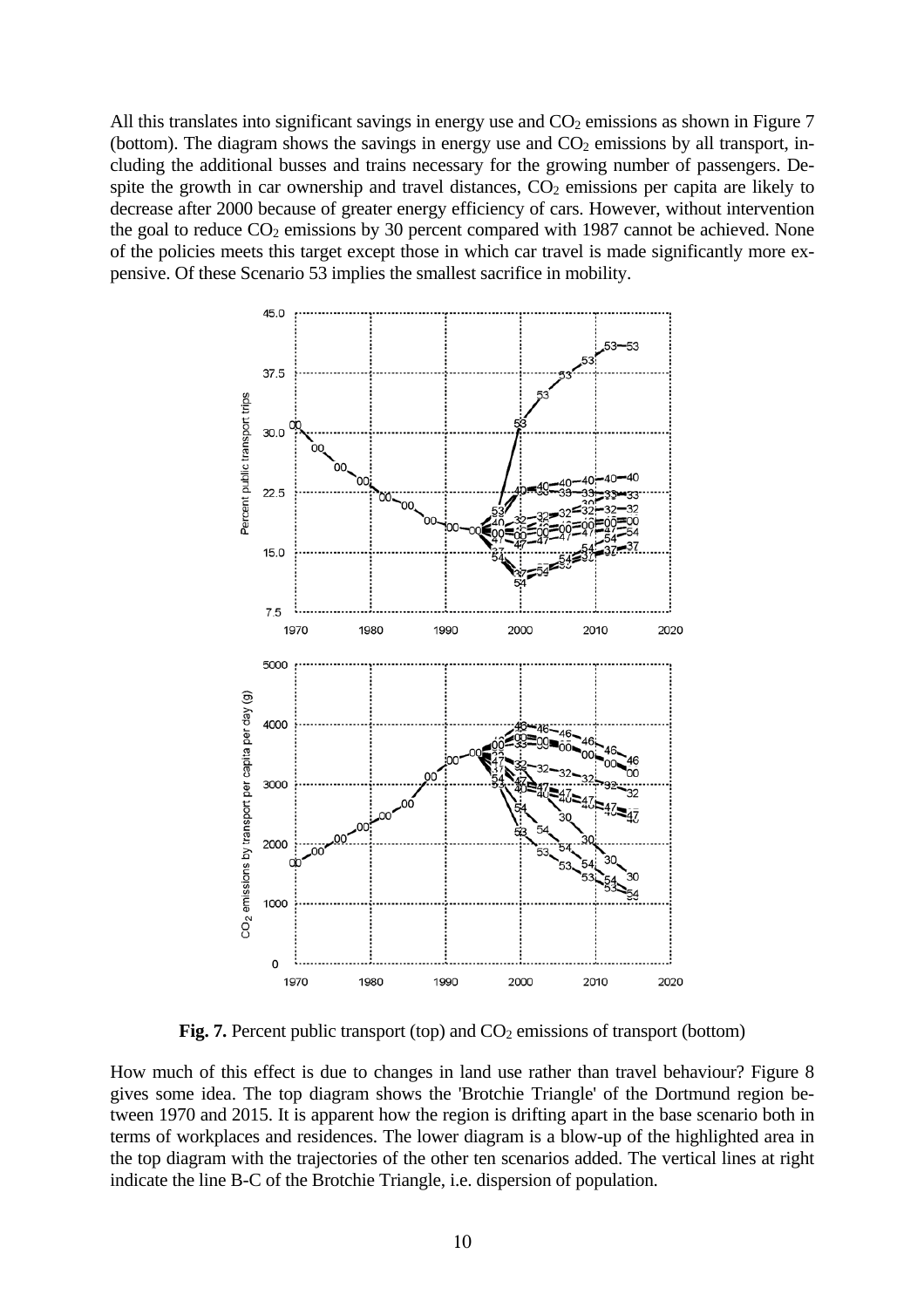

**Fig. 8.** The 'Brotchie Triangle': base scenario (top) and all scenarios (bottom)

In all scenarios the spatial structure of the region moves towards more dispersal and more travel. Changing the cost of travel (Scenarios 30, 32, 33, 35, 37) has only little effect on location, but substantial effect on distance travelled. If travel speeds are changed (Scenarios 40, 46, 47), the impact on location is stronger. In both cases the direction of change is related to the share of public transport trips (see Figure 7, top). Higher shares of public transport (Scenarios 30, 32, 33, 53) are associated with a more compact city, whereas car-dependent cities (Scenarios 37, 47, 54) tend to be more dispersed. Workplace location responds stronger to transport changes than housing. If travel speeds are reduced (Scenarios 40, 47, 54), workplaces move outward to be closer to residences. This explains why Scenario 40 (in which public transport becomes faster and car travel slower) combines a gain in public transport with more dispersed employment. If car travel costs rise in conjunction with higher public transport use (Scenarios 30, 53), both workplaces and residences centralise. Scenario 53 leads to the most compact cities of all scenarios both in terms of workplaces and residences.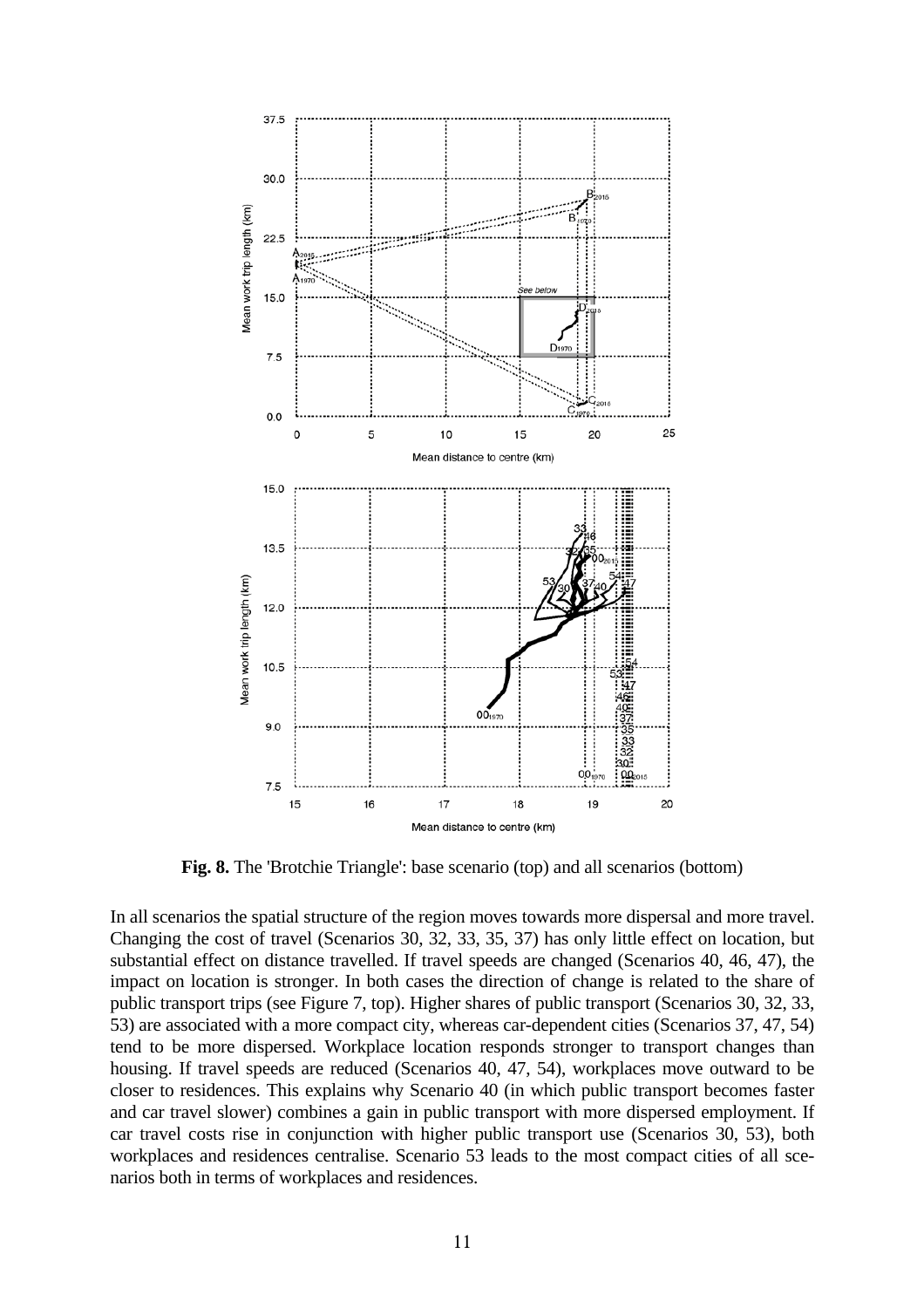The impacts on mean work trip length are as expected. Higher speeds (Scenario 46) lead to longer work trips, whereas slower speeds (Scenarios 40, 47, 53, 54) result in energy savings. Because of their limited adjustment potential, the savings of worktrips are small compared with those of all trips (see Figure 6, top); this suggests that the largest savings are made with respect to 'voluntary' trips to shopping and leisure. Remarkably, the moderate Scenario 53 has shorter work trips than the radical Scenario 54.

It is frequently argued that increasing the fuel tax as in Scenario 53 would be socially unfair as it would restrict automobility to the rich. Figure 9 (top) looks into that issue. It shows car-km per household per day for four household income groups for Scenario 53. As one might expect, poor households (1) drive less than the middle-class (2) or the more affluent (3-4), but all households increase their distance travelled by car during the 1970s and 1980s. The drop in all four trajectories illustrates that all households are affected by the policies of Scenario 53, but that the more affluent households give up more in absolute terms, with the effect that after 2000 the ratio of car travel between the four household groups is rather more balanced than in the 1970s and 1980s, though on a lower level.



**Fig. 9.** Car-km per household per day (top) and mean travel speed (bottom) in Scenario 53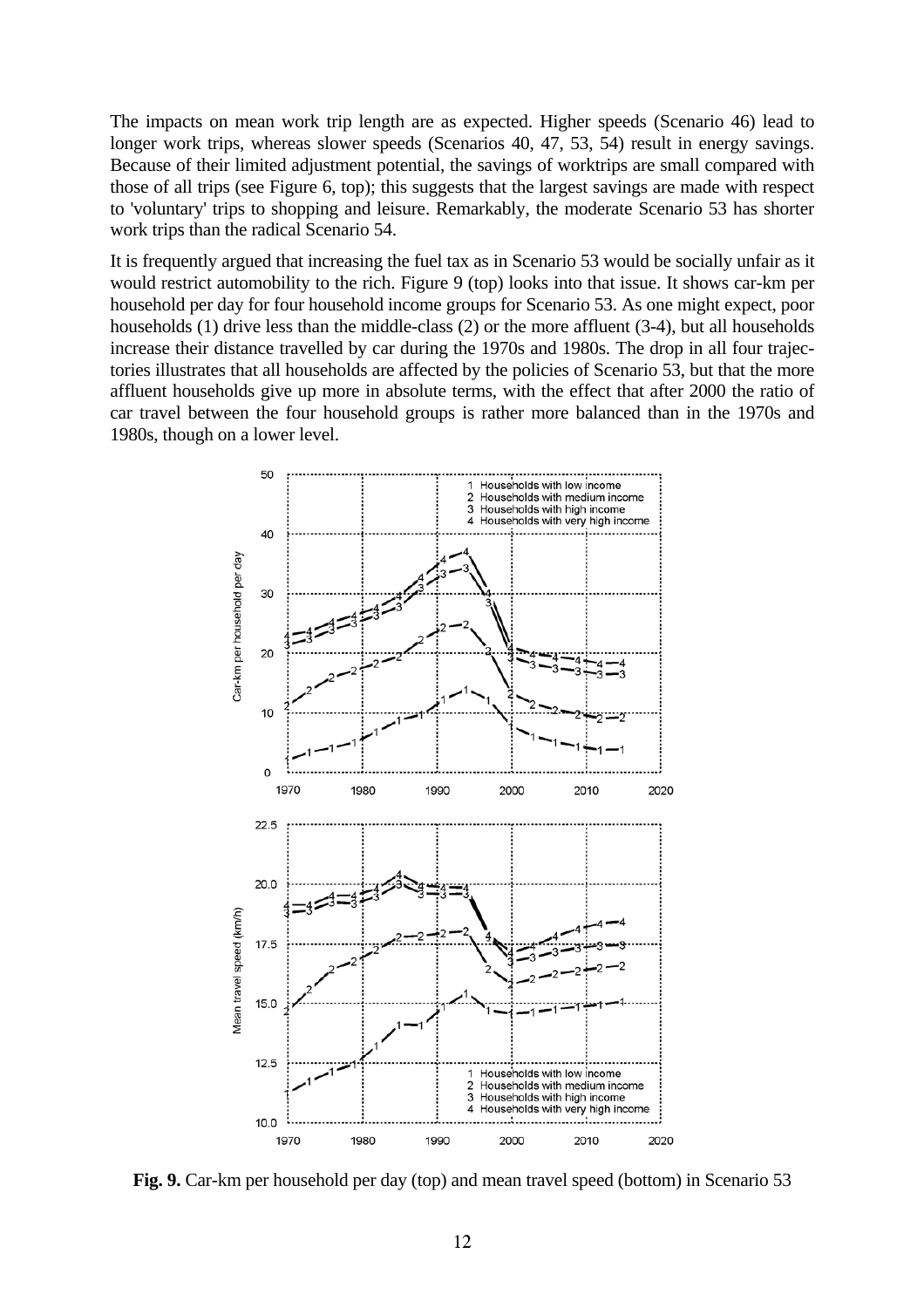Figure 6 (bottom) shows average travel speeds of all trips by household income group. The two top income groups, because of their level of car ownership, already in the 1970s enjoyed high average travel speeds. From the mid-1980s even for them no further increases in travel speed have been possible because of increasing road congestion. Households with medium or low incomes, however, have been able to increase their average travel speeds by buying more cars. After Scenario 53 becomes effective, all income groups travel more by public transport and hence more slowly, but when more energy-efficient cars become available after 2000, gradually return to more car travel. As above, the ratios between the travel speeds of the four groups are more balanced after the introduction of the policies of Scenario 53 than before.

A final argument against Scenario 53 might be that the money required to improve public transport as substantially as assumed in the scenario would be unaffordable to local governments. A simple calculation as the one shown in Table 2 demonstrates that, despite the decline in car-km travelled, the additional revenue from the increased fuel tax would be sufficient to more than double the annual expenditure of the regional public transport authority. In combination with the expected increase in fare revenue, this would allow them not only to accommodate the additional passengers by running more trains and buses, but also to significantly improve the quality of service by more comfortable vehicles, more attractive rail stations and bus stops and better passenger information.

**Table 2.** Financial impacts of Scenario 53

|                                 | Scenario 00<br>2015 | Scenario 53<br>2015 |  |
|---------------------------------|---------------------|---------------------|--|
| Million car-km/year             | 7,748               | 2,578               |  |
| Fuel price (DM/l)               | 2.7                 | 12                  |  |
| Fuel tax revenue (million DM)   | 496                 | 1,289               |  |
| Difference (million DM)         | 793                 |                     |  |
| in DM of $1990$ (million DM)    | 380                 |                     |  |
| For comparison: $VRR^a$         |                     |                     |  |
| Total revenues (million DM)     |                     | 148                 |  |
| Total expenditures (million DM) |                     | 367                 |  |
| Deficit (million DM)            |                     | 219                 |  |

<sup>a</sup> The Public Transport Authority Ruhr (VRR) is approximately five times larger than the study area. The num*bers were scaled down accordingly.*

## **2.4 Relevance of the results**

The main conclusion from these results is that a combination of policies to increase the cost of car travel and to improve the quality of public transport would permit a significant reduction of energy use and CO<sub>2</sub> emissions of urban transport without unacceptable losses of mobility, without aggravating social disparities, and without additional costs for the public authorities. Other factors not considered in the analysis, such as car sharing (increase of car occupancy), chaining of trips (reduction of number of trips), information and marketing and a potential change of values in the direction of growing environmental awareness, all work in the same direction and would contribute further to energy conservation.

This result implies that the present settlement system of European cities contains a huge unused potential for reducing trip lengths and avoiding trips without fundamentally changing the physi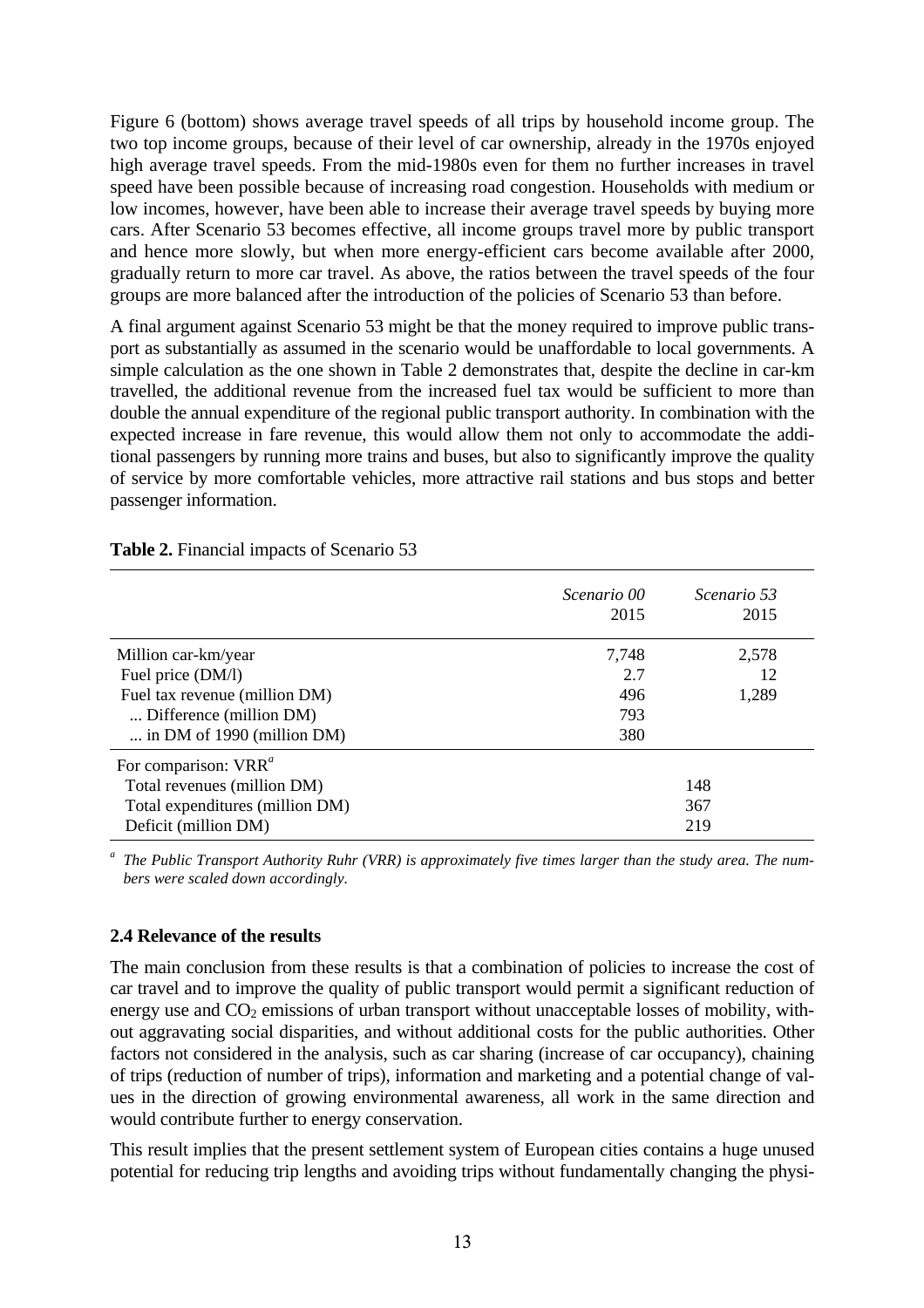cal layout of cities. It does not suggest that rebuilding cities does not make sense, but for other, such as ecological, social or aesthetic reasons, and not for energy conservation.

# **3. Future work**

To further test the hypothesis presented in this chapter, in a current project hypothetical *urban structures* are being compared in the light of new demographic developments, new lifestyles and new transport and information technologies, using criteria such as accessibility, total passenger-km, energy use, land requirement and other environmental indicators with respect to three objectives:

- *Equity*. The urban structure should be equitable. Social disparities should not be aggravated by the spatial organisation of the urban area. There should be no social or spatial discrimination in the distribution of accessibility, amenities or ecological disadvantages.
- *Sustainability*. The urban structure should be ecological in the sense of environmental sustainability. The consumption of non-renewable resources such as energy or land and the pollution of the environment such as noise intrusion, air pollution, water and soil contamination should be as low as possible.
- *Efficiency*. The urban structure should be efficient in that it satisfies the mobility needs of firms and households with as little effort and cost as feasible.

An urban structure is defined in the project as a combination of a *land use system* and a *transport system*:

- A *land use system* is a spatial configuration of dwellings, workplaces and public facilities within an urban area, i.e of land use categories such as high-density inner-city residential areas, large high-rise housing estates, low-density suburbs with detached houses, medium-density mixed-use areas, office parks, industrial estates or greenfield shopping centres. Land use scenarios considered for investigation are
	- 'Compact City': intensified urban density in the inner city,
	- 'Polycentric City': decentralised concentration in subcentres,
	- 'Garden City': dispersed concentration around former village cores,
	- 'Auto City': the abandonment of urban centres.

Within one land use system different patterns of activities and spatial interaction are possible. An infinite number of associations of workers and jobs via commuting is possible with the same spatial distribution of dwellings and workplaces. Also with a given distribution of shopping and service facilities an infinite number of spatial interaction patterns for shopping and service trips is possible. Which activity and interaction patterns emerge depends on the transport system connecting the locations of activities.

- A *transport system* is defined by the transport infrastructure, i.e. the road network and the public transport network, including the level of service of public transport, as well as cycling and walking. The transport system is also defined by policies that influence mobility in the form of technical standards, legal or institutional regulations, taxes and fees. Transport scenarios considered for investigation are
	- 'Star Network': radial public transport and highway network,
	- 'Grid Network': rectangular public transport and highway network,
	- 'Mixed Network': radial public transport and rectangular highway network,
	- 'Local Networks': loosely coupled local transport networks.

Each transport scenario may be combined with different levels of service and fares of public transport and levels of car ownership and car travel costs and speed limits for the road network.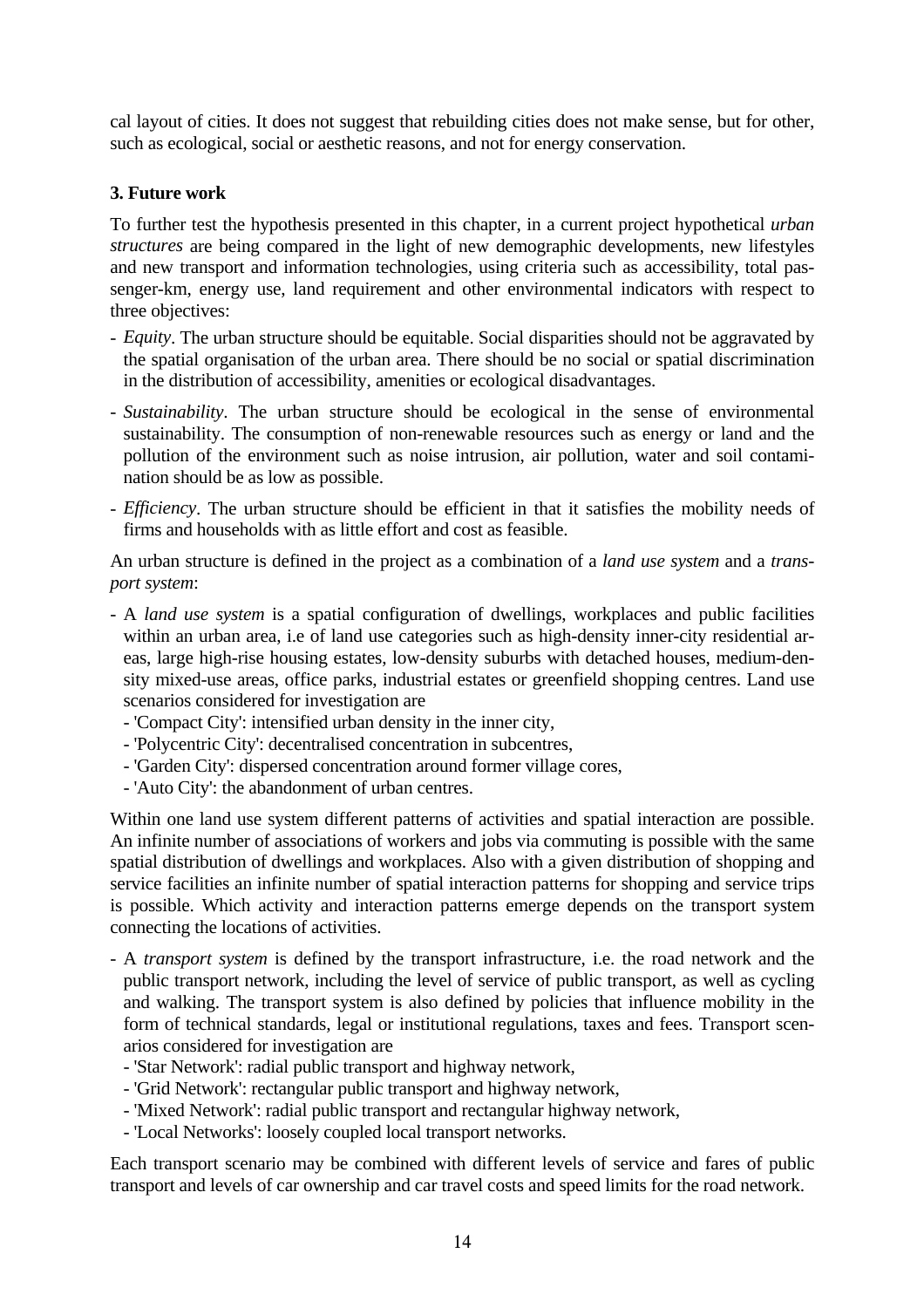There have been only very few studies in which the social and environmental impacts of different configurations of urban form have been systematically compared. The ISGLUTI study (Webster et al, 1988) examined relatively small modifications of existing land use and transport systems and contained only a minimum of environmental indicators. Rickaby (1987; 1991; Rickaby et al, 1992) used the TRANUS land-use transport model (de la Barra et al, 1984; de la Barra, 1989) to compare spatial configurations of cities with respect to accessibility and energy efficiency, yet the results were inconclusive because of a too limited set of investigated alternatives. Roy (1992), using an analytical model of a circular city, confirmed the hypothesis that spatial reorganisation (moves) can contribute much more to reducing the need for travel than increasing density (rebuilding).

The model used in the analysis is a microsimulation model as a successor to the aggregate urban simulation model described in this chapter (Spiekermann and Wegener, 1992). In the model, decisions affecting the construction of buildings are exogenous, but decisions affecting the location of activities as well as travel decisions are endogenous subject to constraints such as job availability, housing supply, transport costs and traffic constraints. An important element of the new model is its combination with a geographical information system (Spiekermann and Wegener, 1993). The GIS is used to generate artificial urban structures from a spatial database of the Dortmund metropolitan area. Each land use system so created is characterised by empirical data describing the socio-economic composition of the population, the supply of jobs and the locations of public and private shopping, education, health and leisure facilities based on actual conditions in the Dortmund region.

# **4. Conclusions**

This chapter reported on a project in which a land-use transport model was used to explore the impacts of strategies to reduce transport-related  $CO<sub>2</sub>$  emissions in the metropolitan area of Dortmund in Germany.

The simulations showed that a combination of policies to increase the costs of car travel and to improve the quality of public transport would result in a significant reduction of energy use and CO<sub>2</sub> emissions of urban transport without substantial land use changes and without causing unacceptable losses of mobility or increasing social disparities or involving additional costs for the public authorities. This result suggests a reassessment of the widely held opinion that the only way to reduce the need for automobile travel in urban regions is a return to mixed-use, compact land-use patterns.

The urgency of the need to reduce energy use and  $CO<sub>2</sub>$  emissions in urban areas may grant a new lease of life to comprehensive land-use transport models. This time the models will not be used, as previously, to forecast the direction of urban *growth*, but to guide the spatial *reorganisation* of metropolitan areas towards environmental sustainability. However, if the contribution of the models is to be useful, they must have the requisite variety to respond to the new issues relevant to today's cities. First of all they need to contain the necessary submodels to forecast the impacts of transport and/or land-use policies, not only in terms of travel cost or travel time or accessibility, but also in terms of environmental indicators such as energy use, air pollution, land consumption, noise intrusion and road accidents. Second, they must be able to forecast these indicators with sufficient spatial detail to assess their implications for various social or ethnic groups in the city. Lastly, they must be capable of reproducing the potential substitution between travel and location decisions regarding the spatial pattern of daily activities such as living, working, shopping or education or recreation. Today there are only few models satisfying all of these requirements (see Wegener, 1994). However, recent advances in data availability, modelling techniques and computer memory and speed make it likely that a new generation of urban models will emerge that could live up to the new challenge.